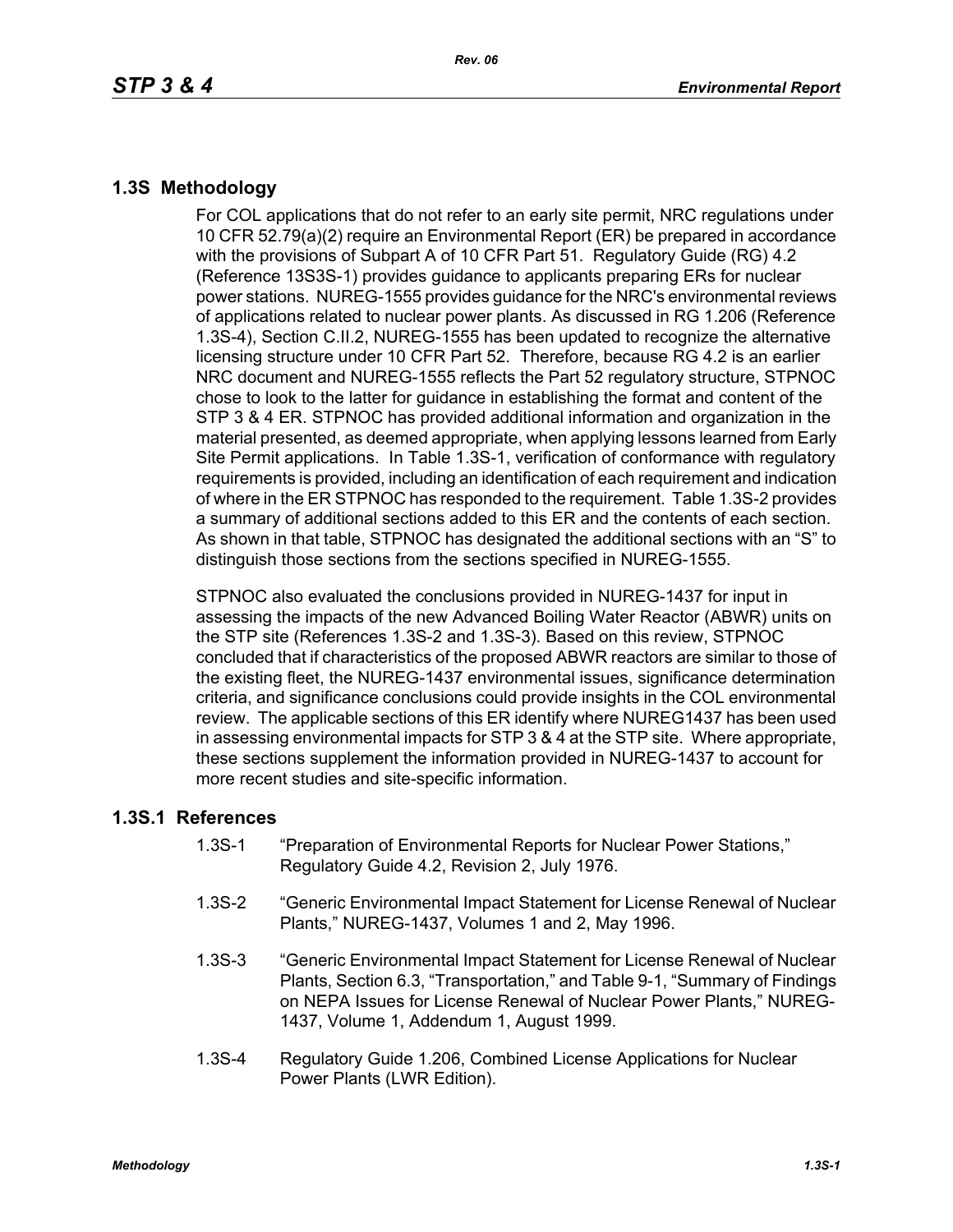## **Table 1.3S-1 ER Responses to Combined Operating License Regulatory Requirements**

| <b>Regulatory Requirement (10 CFR)</b>                                                             | <b>ER Section Containing the Response</b>                                                                                                                                                                                                                                                                |  |  |  |
|----------------------------------------------------------------------------------------------------|----------------------------------------------------------------------------------------------------------------------------------------------------------------------------------------------------------------------------------------------------------------------------------------------------------|--|--|--|
| 51.45(a), Signed original                                                                          | <b>Transmittal letter</b>                                                                                                                                                                                                                                                                                |  |  |  |
| 51.45(b), Description of proposed action                                                           | Chapter 3, "Plant Description"                                                                                                                                                                                                                                                                           |  |  |  |
| 51.45(b), Statement of purpose of proposed action                                                  | Section 1.1.1, "Purpose and Need"                                                                                                                                                                                                                                                                        |  |  |  |
| 51.45(b), Description of environment affected by<br>proposed action                                | Chapter 2, "Environmental Description"                                                                                                                                                                                                                                                                   |  |  |  |
| 51.45(b)(1), Environmental impact of proposed<br>action                                            | Chapters 4, "Environmental Impacts of<br>Construction"; 5, "Environmental Impacts of<br>Operation"; 7, "Environmental Impact of Postulated<br>Accidents Involving Radioactive Materials", and 10,<br>"Environmental Consequences of the Proposed<br>Action"                                              |  |  |  |
| 51.45(b)(2), Unavoidable adverse impacts                                                           | Section 10.1, "Unavoidable Adverse Environmental<br>Impacts"                                                                                                                                                                                                                                             |  |  |  |
| 51.45(b)(3), Alternatives to proposed action                                                       | Chapter 9, "Alternatives to the Proposed Action"                                                                                                                                                                                                                                                         |  |  |  |
| 51.45(b)(4), Relationship between short-term use<br>and long-term productivity                     | Section 10.3, "Relationship Between Short Term<br>Uses and Long Term Productivity of the Human<br>Environment"                                                                                                                                                                                           |  |  |  |
| 51.45(b)(5), Irreversible and irretrievable<br>commitments of resources                            | Section 10.2, "Irreversible and Irretrievable<br><b>Commitments of Resources"</b>                                                                                                                                                                                                                        |  |  |  |
| 51.45(c), Comparison of environmental effects of<br>proposed action and alternatives               | Chapters 4, "Environmental Impacts of<br>Construction"; 5, "Environmental Impacts of<br>Operation"; 7, "Environmental Impact of Postulated<br>Accidents Involving Radioactive Materials"; 9,<br>"Alternatives to the Proposed Action", and 10,<br>"Environmental Consequences of the Proposed<br>Action" |  |  |  |
| 51.45(c), Alternatives for reducing or avoiding<br>adverse environmental impacts                   | Sections 4.6, "Measures and Controls to Limit<br>Adverse Impacts During Construction" and 5.10,<br>"Measures and Controls to Limit Adverse Impacts<br>During Operation"                                                                                                                                  |  |  |  |
| 51.45(c), Economic, technical, and other benefits<br>and costs of proposed action and alternatives | Section 10.4, "Benefit-Cost Balance"                                                                                                                                                                                                                                                                     |  |  |  |
| 51.45(d), Federal permits and other entitlements<br>and status of compliance                       | Section 1.2, "Status of Reviews, Approvals, and<br>Consultations"                                                                                                                                                                                                                                        |  |  |  |
| 51.45(d), Compliance with Federal and other<br>environmental quality standards and requirements    | Section 1.2, "Status of Reviews, Approvals, and<br>Consultations"                                                                                                                                                                                                                                        |  |  |  |
| 51.45(d), Compliance for alternatives                                                              | Section 9.2, "Energy Alternatives" and Section 9.3,<br>"Alternative Sites"                                                                                                                                                                                                                               |  |  |  |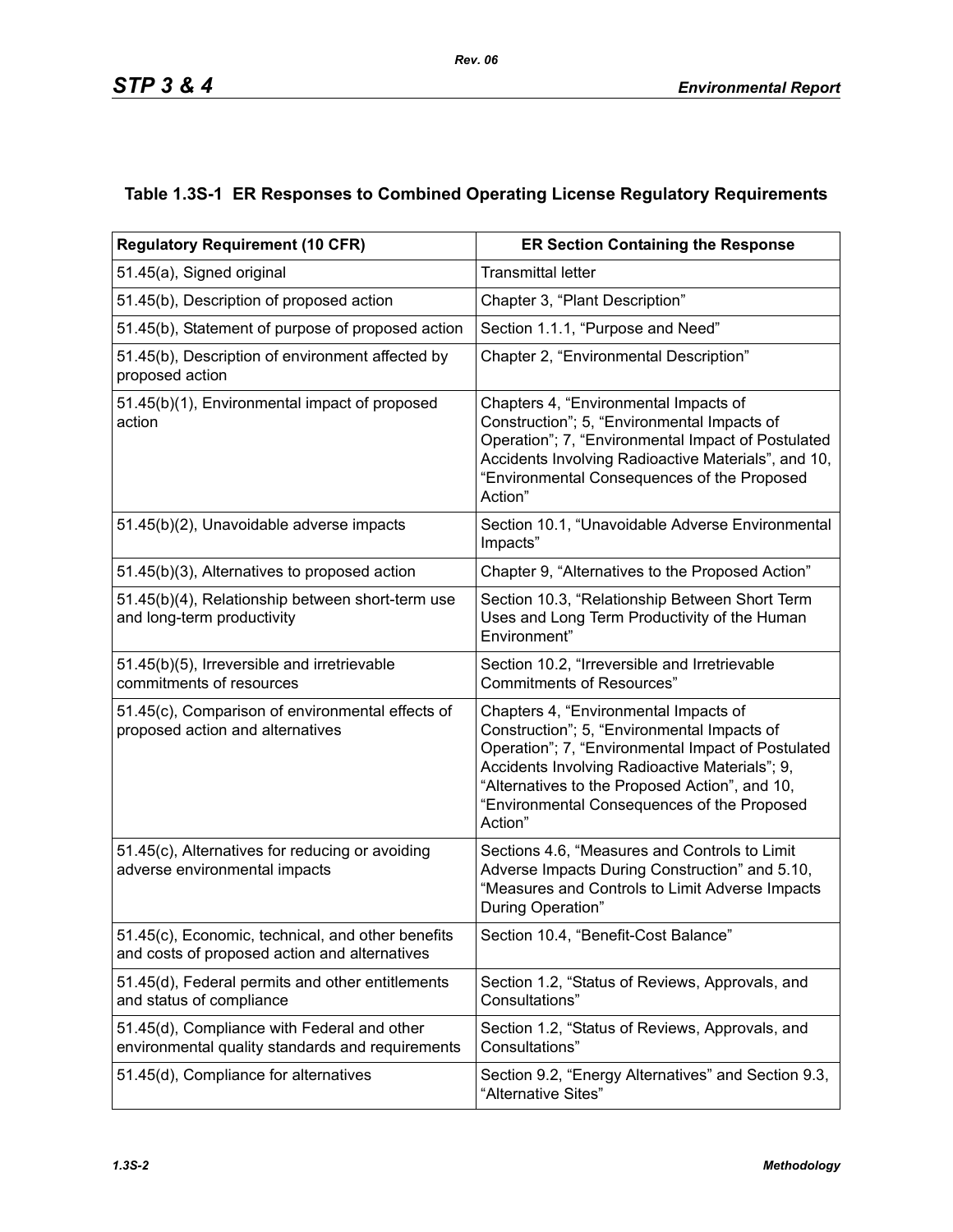## **Table 1.3S-1 ER Responses to Combined Operating License Regulatory Requirements (Continued)**

| <b>Regulatory Requirement (10 CFR)</b>         | <b>ER Section Containing the Response</b>                                                                                                           |  |  |
|------------------------------------------------|-----------------------------------------------------------------------------------------------------------------------------------------------------|--|--|
| 51.45(e), Adverse information                  | Section 10.1, "Unavoidable Adverse Environmental<br>Impacts"                                                                                        |  |  |
| 51.50 and $51.51(a)$ , Uranium fuel cycle      | Section 5.7, "Uranium Fuel Cycle Impacts"                                                                                                           |  |  |
| 51.50 and 51.52, Fuel and waste transportation | Sections 3.8, "Transportation of Radioactive<br>Materials," 5.11, "Transportation of Radioactive<br>Materials," and 7.4, "Transportation Accidents" |  |  |
| 51.50, Reporting and record keeping procedures | Chapter 6, "Environmental Measurements and<br><b>Monitoring Programs"</b>                                                                           |  |  |
| 51.50, Conditions and monitoring               | Chapter 6, "Environmental Measurements and<br>Monitoring Programs"                                                                                  |  |  |